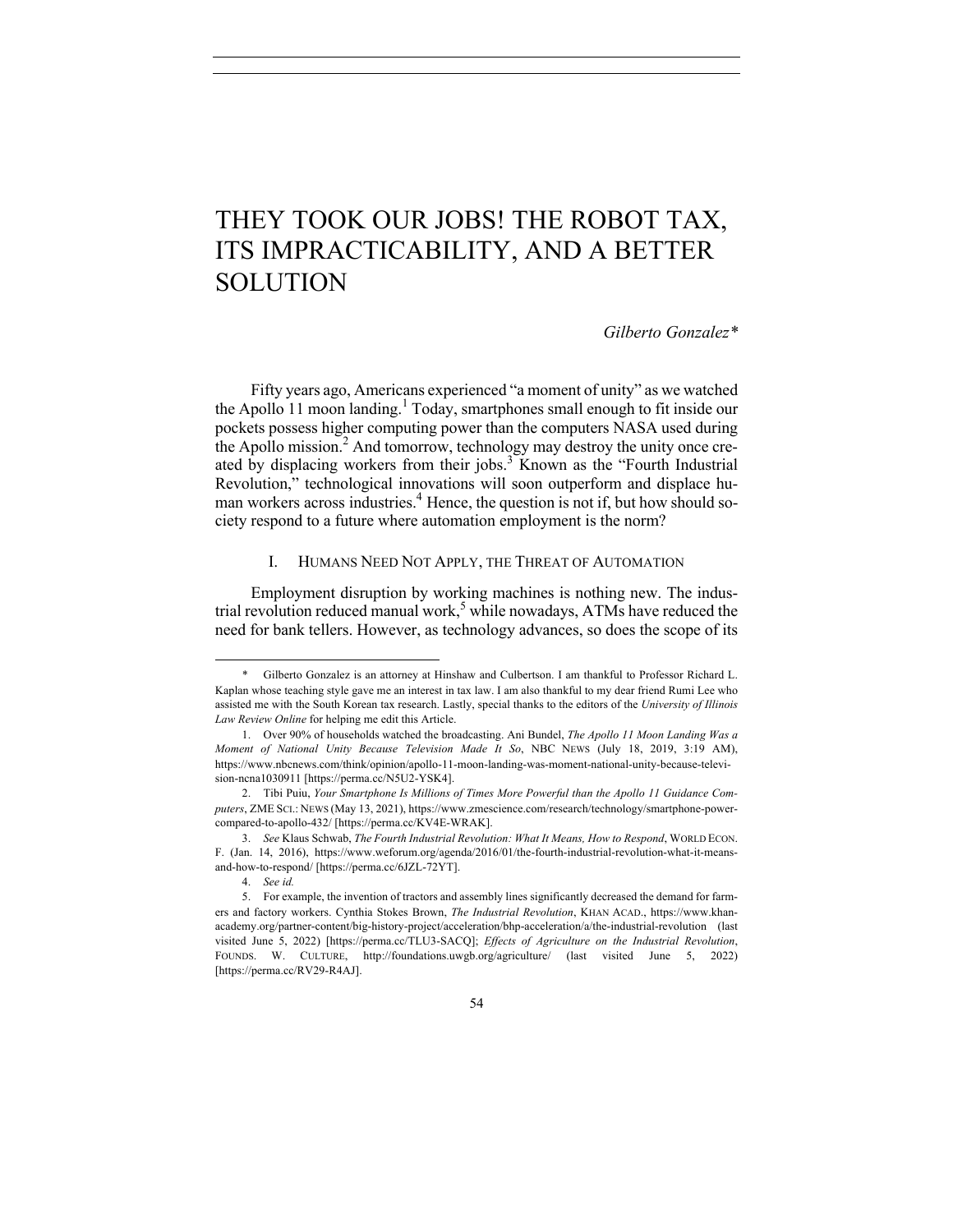workplace displacement. Breakthrough developments are occurring exponentially, enabling the creation of artificial intelligence ("AI"), machine learning, deep learning, and quantum computing.<sup>6</sup> When put into the workforce, these technologies are known as automation: the "creation and application of technology to  $\ldots$  control the production and delivery of products and services."

Automation can now assist, and even outperform, employment tasks in high-skill jobs, including lawyers<sup>8</sup> and doctors.<sup>9</sup> AI can also perform work tasks in the arts, occupations inherently premised on human qualities.<sup>10</sup> Even computer coders are not immune as software programs can now learn to code independently.11 Human intelligence took thousands of years to evolve, but only a few decades for technology to match it—biology cannot compete against tech $n$ ology. $12$ 

Indeed, recent studies on this matter conclude that automation will lead to many unemployed people. A 2017 report by McKinsey Global Institute concluded that one-third of most occupations' daily tasks could be automated by the next decade.<sup>13</sup> In the United States alone, automation could take up to 44% of working hours by  $2030<sup>14</sup>$ 

The unemployment threat posed by automation increases when considering that employers are incentivized to automate their workforce. Most business decisions are driven by increasing profits.<sup>15</sup> Thus, employers will prefer employing machines over humans if it becomes cheaper to do so.<sup>16</sup> Studies repeatedly show

<sup>6.</sup> *See* Schwab, *supra* note 3.

<sup>7.</sup> *What Is Automation?*, INT'L SOC'Y AUTOMATION, https://www.isa.org/about-isa/what-is-automation (last visited June 5, 2022) [https://perma.cc/H4ND-LANU].

<sup>8.</sup> For example, technology is now able to read contracts and spot issues. Jon Porter, *This 'Robot Lawyer' Can Take the Mystery out of License Agreements*, VERGE (Nov. 20, 2019, 9:00 AM), https://www.theverge.com/2019/11/20/20973830/robot-lawyer-donotpay-ai-startup-license-agreements-sign-arbitration-clauses [https://perma.cc/YG6B-DJWB]. Also, companies like IBM offer tech services that assist research and discovery process. *IBM Watson Is AI for Business.*, IBM: WATSON, https://www.ibm.com/watson/about (last visited June 5, 2022) [https://perma.cc/88EY-LJN7].

<sup>9.</sup> "Some forecast that medical AI will pervade 90% of hospitals and replace as much as 80% of what doctors currently do." Chiara Longoni & Carey K. Morewedge, *AI Can Outperform Doctors. So Why Don't Patients Trust It?*, HARV. BUS. REV. (Oct. 30, 2019), https://hbr.org/2019/10/ai-can-outperform-doctors-so-whydont-patients-trust-it [https://perma.cc/P5FC-FJVP]. Technology is presently helping doctors to diagnose lethal diseases such as cancer. Andrew D. Smith, *As Large as Life: Using Artificial Intelligence in Cancer Care*, CURE (Oct. 25, 2019), https://www.curetoday.com/publications/cure/2019/fall-2019/as-large-as-life-using-artificialintelligence-in-cancer-care [https://perma.cc/X657-L3X5].

<sup>10.</sup> For an article written by a robot, see GPT-3, *A Robot Wrote This Entire Article*. *Are You Scared Yet, Human?*, GUARDIAN (Sept. 8, 2020, 4:45 AM), https://www.theguardian.com/commentisfree/2020/sep/08/robotwrote-this-article-gpt-3 [https://perma.cc/P87J-UQP2].

<sup>11.</sup> Doug Johnson, *To Preserve Jobs for Humans, Some Propose a Robot Tax*, UNDARK (Apr. 27, 2020), https://undark.org/2020/04/27/robot-tax/ [https://perma.cc/4TLS-5RYB].

<sup>12.</sup> *See* Lauren Horwitz, *AI vs. Human Intelligence Isn't a Fair Matchup, Says Expert*, CISCO, https://www.cisco.com/c/en/us/solutions/data-center-virtualization/ai-vs-human-intelligence.html (last visited June 5, 2022) [https://perma.cc/ZMV7-AVV9].

<sup>13.</sup> JAMES MANYIKA ET AL., MCKINSEY GLOB. INST., JOBS LOST, JOBS GAINED: WORKFORCE TRANSITIONS IN A TIME OF AUTOMATION 103 (2017) ("Up to 33% of the 2030 workforce may need to switch occupational groups.").

<sup>14.</sup> *Id.* at 102.

<sup>15.</sup> *See* Schwab, *supra* note 3.

<sup>16.</sup> *See* Johnson, *supra* note 11.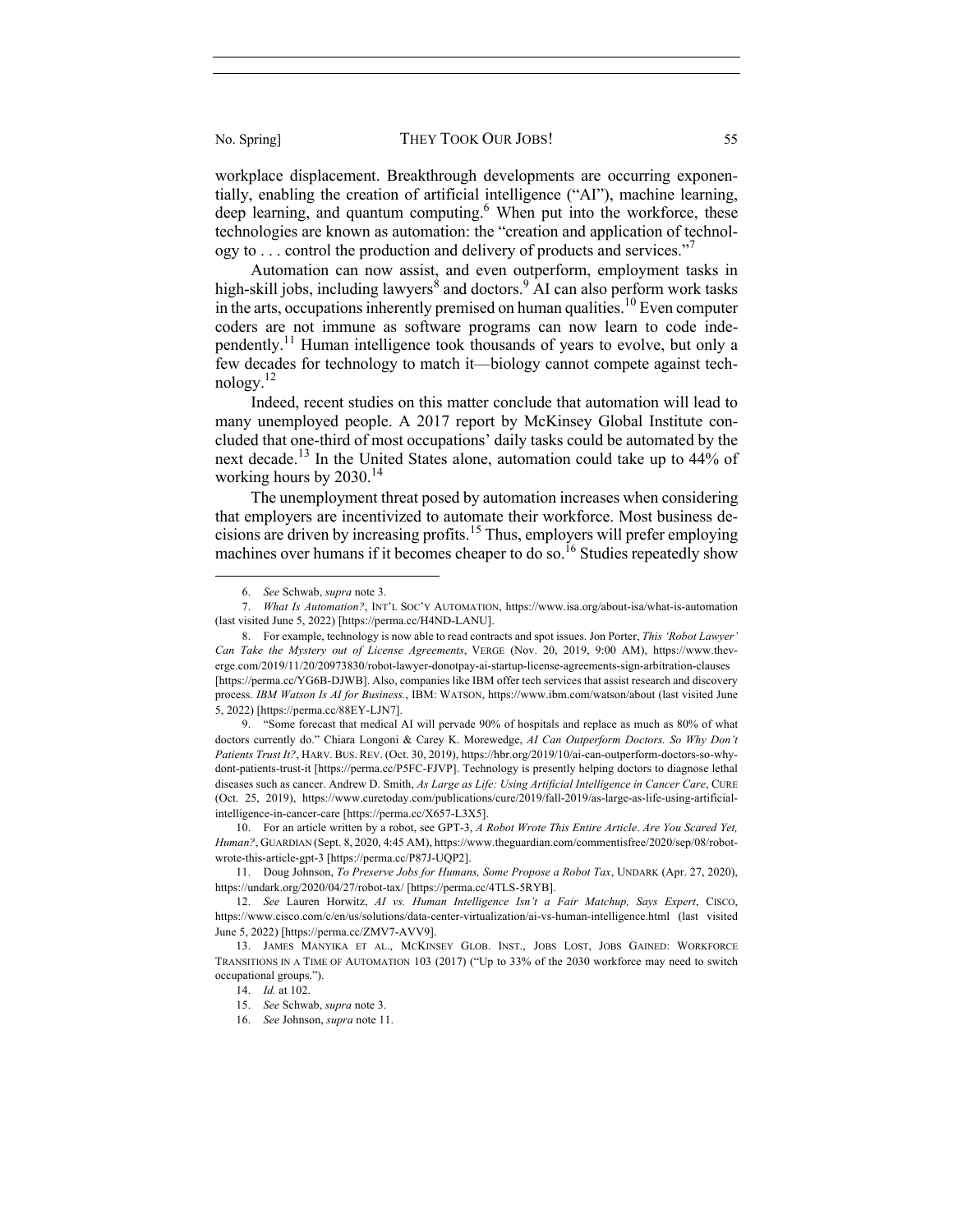that implementing technologies in the workplace leads to increases in profits and productivity.<sup>17</sup> Moreover, machines can work 24/7 without demanding overtime, vacations, or benefits. After the increase of minimum wage laws, for example, some fast-food restaurants responded by investing in self-serve kiosks at the expense of cashier employees.<sup>18</sup>

Admittedly, debates continue over the long-term effects on employment from automation.<sup>19</sup> But most experts agree that automation will cause a temporary workforce displacement, with low-skill workers being the most affected.<sup>20</sup> A high unemployment rate, even if momentarily, creates harmful economic impacts for individuals and the nation as a whole. To compare, the unemployment rate was only 10% during the 2008 recession.<sup>21</sup> But the most up-to-date research shows that automation will take up to  $44\%$  of working hours by  $2030$ <sup>22</sup>

Therefore, to prevent harmful economic impacts, the government needs to take early action towards the job displacement created by automation. Advanced planning is necessary. Addressing a high unemployment rate after it happened leads to inadequate policies. For instance, consider the substantial economic impact from the forced unemployment created during the COVID-19 Pandemic by the stay-at-home orders. In the CARES Act, the U.S. government tried to promote the economy by pumping over 2 trillion dollars into the economy.<sup>23</sup> But this rushed approach was criticized as an inadequate and late government action.<sup>24</sup> The high unemployment rate continues, the economic impact persists, and we may be heading into a new recession.<sup>25</sup>

<sup>17.</sup> *See* Sandra E. Black & Lisa M. Lynch, *What's Driving the New Economy?: The Benefits of Workplace Innovation*, 114 ECON. J. F97, F113 (2004).

<sup>18.</sup> *See, e.g.*, Ed Rensi, *Thanks to 'Fight for \$15' Minimum Wage, McDonald's Unveils Job-Replacing Self-Service Kiosks Nationwide*, FORBES (Nov. 29, 2016, 1:37 PM), https://www.forbes.com/sites/realspin/2016/11/29/thanks-to-fight-for-15-minimum-wage-mcdonalds-unveils-job-replacing-self-service-kiosksnationwide/?sh=362235ff4fbc [https://perma.cc/NZT7-TRW2].

<sup>19.</sup> *See* Cynthia Estlund, *What Should We Do After Work? Automation and Employment Law*, 128 YALE L.J. 254, 271–75 (2018); T.L. Andrews, *Robots Won't Take Your Job—They'll Help Make Room for Meaningful Work Instead*, QUARTZ (Mar. 15, 2017), https://qz.com/932417/robots-wont-take-your-job-theyll-help-makeroom-for-meaningful-work-instead/ [https://perma.cc/T63G-YMEC].

<sup>20.</sup> Jobs more likely to be automated include office support personnel, machinists, and cooks. *See*  MANYIKA ET AL., *supra* note 13, at 102.

<sup>21.</sup> *Unemployment in November 2009*, U.S. BUREAU LAB. STAT. (Dec. 8, 2009), https://www.bls.gov/opub/ted/2009/ted\_20091208.htm?view\_full [https://perma.cc/7YLG-N54C].

<sup>22.</sup> *See* MANYIKA ET AL., *supra* note 13, at 102.

<sup>23.</sup> Coronavirus Aid, Relief, and Economic Security Act (CARES Act), Pub. L. No. 116-136, 134 Stat. 281 (2020); *CARES Act*, OFF. INSPECTOR GEN. (Jan. 15, 2021, 11:54 AM), https://oig.treasury.gov/cares-act [https://perma.cc/UUC2-KU6T].

<sup>24.</sup> *See* Pamela Foohey, Dalié Jiménez & Christopher K. Odinet, *CARES Act Gimmicks: How Not to Give People Money During a Pandemic and What to Do Instead*, 2020 U. ILL. L. REV. ONLINE 81, 82 (2020).

<sup>25.</sup> *See* Alan FitzGerald, Vivien Singer, Sven Smit, Heather Hanselman & Daniella Seiler, *The Coronavirus Effect on Global Economic Sentiment*, MCKINSEY & CO. (Mar. 30, 2022), https://www.mckinsey.com/business-functions/strategy-and-corporate-finance/our-insights/the-coronavirus-effect-on-global-economic-sentiment# [https://perma.cc/8MCH-NZSJ].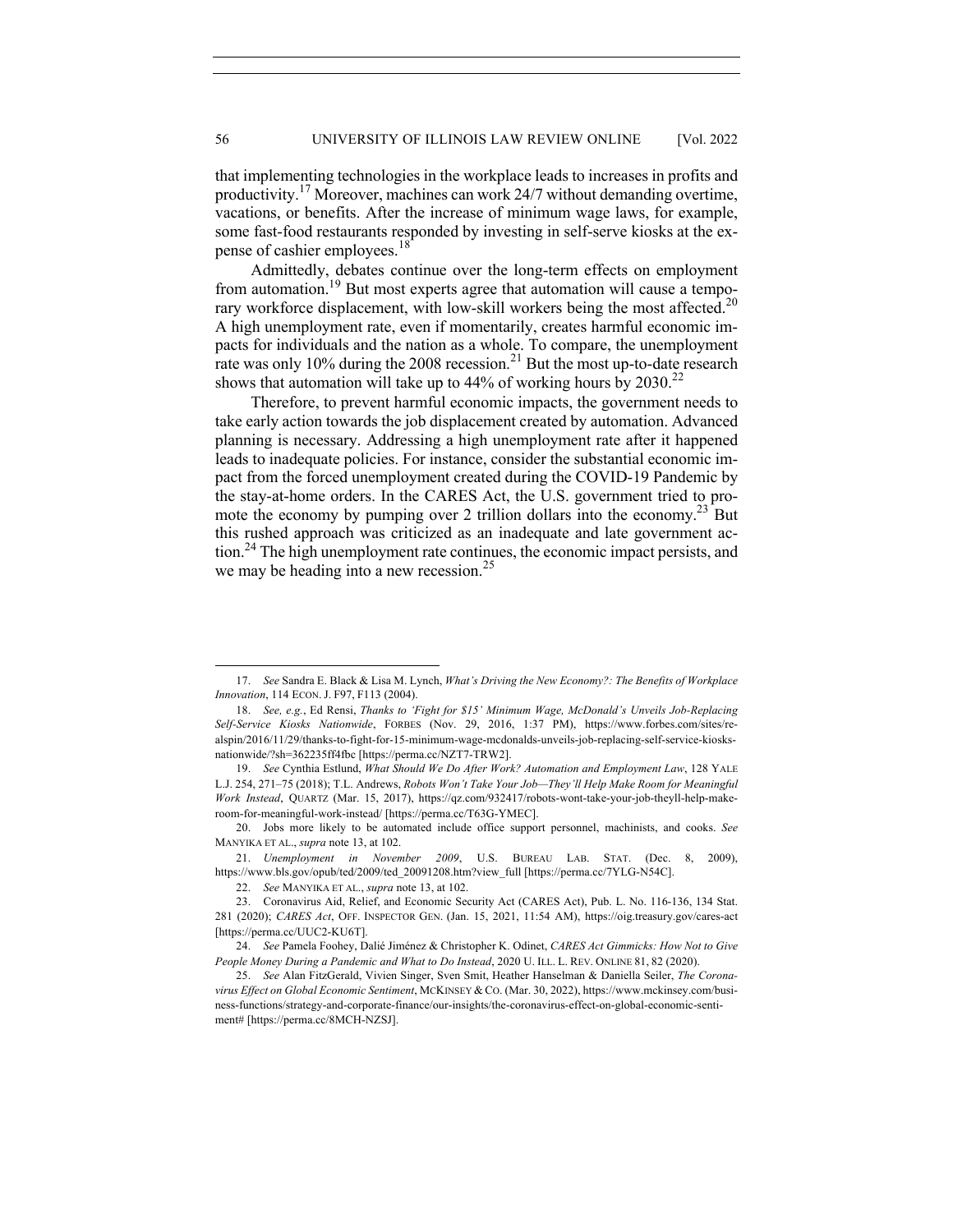#### II. THE ROBOT TAX

### *A. Taxation as a Means to Address Unemployment Due to Automation*

A categorical ban on automation should not be implemented because technology carries benefits. Innovations have improved working conditions<sup>26</sup> and reduced job-related deaths.<sup>27</sup> Hence, our society should not aim to directly disallow innovations, but instead, implement them by taking into account their consequences. An early and indirect approach through taxation could properly ameliorate the impact of job displacement by automation.

Indeed, a major tax reform may soon be needed to address the realities of a future where automation is the norm.<sup>28</sup> First, if not changed, present means of taxation will produce a revenue shortage. Federal revenues in the United States largely depend on labor,<sup>29</sup> with estimates showing that up to 80% of revenues are derived from it.<sup>30</sup> Taxpayers pay taxes from their income based on their salary.<sup>31</sup> But robots are not taxpayers.<sup>32</sup> The Tax Code defines a taxpayer as "an individual, a trust, estate, partnership, association, company or corporation."<sup>33</sup> Consequently, since automation may displace up to one-third of workers,<sup>34</sup> this high unemployment rate will reduce federal revenue.

On the other hand, our tax system imposes a lower tax on capital income.<sup>35</sup> "'Taxing capital income' refers to the taxation of returns from investment[s]" in capital assets.<sup>36</sup> A capital asset includes property used in the business that is not sold to customers.<sup>37</sup> The rationale for the lower tax is that it promotes economic growth by incentivizing taxpayers to acquire production tools.<sup>38</sup> When it comes to automation, automated machines are considered a capital investment,  $39$  which means that employers investing in automation enjoy lower taxation.<sup>40</sup> However,

<sup>26.</sup> *How Technology Has Changed Health and Safety in the Workplace*, CORP. VISION (June 27, 2018), https://www.corporatevision-news.com/2018-how-technology-has-changed-health-and-safety-in-the-workplace/ [https://perma.cc/EEZ9-X835].

<sup>27.</sup> *See, e.g.*, *Achievements in Public Health, 1900-1999: Improvements in Workplace Safety -- United States, 1900-1999*, CTRS. FOR DISEASE CONTROL & PREVENTION (June 11, 1999), https://www.cdc.gov/mmwr/preview/mmwrhtml/mm4822a1.htm [https://perma.cc/N9EV-AD4F].

<sup>28.</sup> *See generally* Roberta F. Mann, *I Robot: U Tax? Considering the Tax Policy Implications of Automation*, 64 MCGILL L.J. 763 (2019).

<sup>29.</sup> Over half of tax revenue collected each year comes from income and payroll taxes on labor. *See* Jay A. Soled & Kathleen DeLaney Thomas, *Automation and the Income Tax*, 10 COLUM. J. TAX L. 1, 20 (2018).

<sup>30.</sup> *See id.* at 18–19.

<sup>31.</sup> *See* I.R.C. § 1.

<sup>32</sup> *See* I.R.C. § 7701(a)(1), (14).

<sup>33.</sup> *Id.*

<sup>34.</sup> *See* MANYIKA ET AL., *supra* note 13, at 103.

<sup>35.</sup> *Compare* I.R.C. § 1(a)(2) (tax rate for married individuals up to 39.6%), *with* I.R.C. § 1(h)(1) (highest tax rate on capital gains 28%).

<sup>36.</sup> *See* Mann, *supra* note 28, at 778.

<sup>37.</sup> *See* I.R.C. § 1221(a)(1); *see also* Alicia Tuovila, *Capital Asset*, INVESTOPEDIA (Nov. 12, 2020), https://www.investopedia.com/terms/c/capitalasset.asp [https://perma.cc/8PJ7-VDDL].

<sup>38.</sup> *See* Soled & Thomas, *supra* note 29, at 15–16.

<sup>39.</sup> *See* Mann, *supra* note 28, at 781.

<sup>40.</sup> Robert Kovacev, *A Taxing Dilemma: Robot Taxes and the Challenges of Effective Taxation of AI, Automation and Robotics in the Fourth Industrial Revolution*, 16 OHIO ST. TECH. L.J. 182, 185–87 (2020).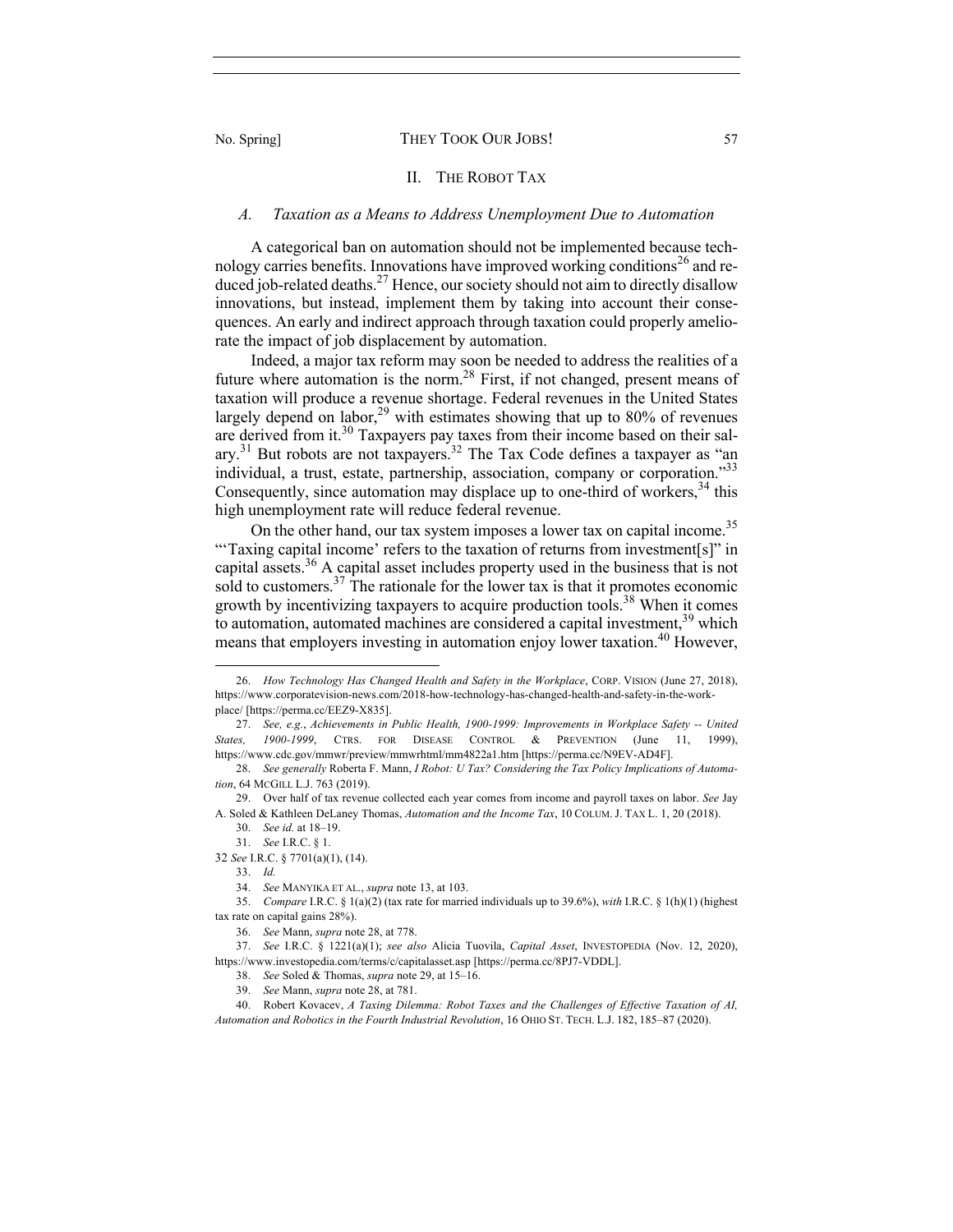as automation displaces human workers, rather than merely being tools of production, capital becomes labor—labor produced by machines and taxed at a lower rate.<sup>41</sup> Tax policies may no longer be held in the future.

Another reason why a tax change is needed is that current tax laws actually encourage automation employment. Employers can reduce their tax liability by investing in automation in three ways. First is the cost incurred in payroll taxes, widely cited as "the biggest deterrent to hiring."<sup>42</sup> Specifically, employers pay 7.65% of the worker's salary as payroll taxes for every worker employed.<sup>43</sup> But because machines are not taxpayers,<sup>44</sup> employers can avoid paying payroll taxes by simply utilizing robots.<sup>45</sup> Second, businesses can deduct from their taxable income expenses paid on machinery if it is subject to "depreciation."46 Property is depreciable if subject to "exhaustion, wear and tear, and obsolescence." $47$ Therefore, things like computers or other machinery are depreciable property because they will eventually become obsolete.<sup>48</sup> And third, employers are allowed to deduct from their taxable income "all the ordinary and necessary expenses . . . incurred" in their businesses.<sup>49</sup> So as long as the expenses are reasonable, amounts invested in automation will not be subject to taxation.<sup>50</sup>

With all the current tax benefits, many conclude that most businesses invest in automation "simply because the  $[T]$ ax  $[C]$ ode is urging them to do so."<sup>51</sup> In fact, big companies like Walmart and Amazon take advantage of current tax provisions by employing robots.<sup>52</sup> In a future where automation employment is the norm, current taxation means may provide inadequate funds and further increase unemployment.

#### *B. The Robot Tax as a Means to Address Unemployment Due to Automation*

Premised on the reasons explained above, prominent figures and politicians have called for a tax change. They argue that if robots displace human workers,

<sup>41.</sup> *See* Mann, *supra* note 28, at 802–03.

<sup>42.</sup> Jose Pagliery, *You Make \$70k but Cost Your Boss \$88k*, CNN: BUS. (Feb. 28, 2013, 9:16 AM), https://money.cnn.com/2013/02/28/smallbusiness/salary-benefits/index.html [https://perma.cc/TUM5-A37C]. 43. *See* I.R.C § 3101(a), (b); *see also* Soled & Thomas, *supra* note 29, at 8.

<sup>44.</sup> *See* I.R.C § 7701(a)(1), (14).

<sup>45.</sup> *See* Orly Mazur, *Taxing the Robots*, 46 PEPP. L. REV. 277, 306 (2019).

<sup>46.</sup> I.R.C. § 168. 47. *See* I.R.C. § 167(c).

<sup>48.</sup> Any computer is considered a "qualified technological equipment." I.R.C § 168(i)(2). Any qualified technological equipment has a recovery period of "5 years." I.R.C § 168(g)(3)(C). If a property has a "recovery period of 20 years or less," a deduction for the entire amount is allowed. *See* I.R.C § 168(k).

<sup>49.</sup> I.R.C. § 162(a).

<sup>50.</sup> *See id.*; *see also* Soled & Thomas, *supra* note 29, at 9–10.

<sup>51.</sup> Eduardo Porter, *Don't Fight the Robots. Tax Them.*, N.Y. TIMES (Feb. 23, 2019), https://www.nytimes.com/2019/02/23/sunday-review/tax-artificial-intelligence.html [https://perma.cc/AVS5-G4N8].

<sup>52.</sup> Nick Wingfield, *As Amazon Pushes Forward with Robots, Workers Find New Roles*, N.Y. TIMES (Sept. 10, 2017), https://www.nytimes.com/2017/09/10/technology/amazon-robots-workers.html [https://perma.cc/XJ4D-R589]; Chris Westfall, *Walmart Announces a New Addition to Its Workforce: Thousands of Robots*, FORBES (Apr. 9, 2019, 5:25 PM), https://www.forbes.com/sites/chriswestfall/2019/04/09/walmart-announces-new-workforce-addition-robots-robotics/#2f5eff1816ff [https://perma.cc/VZ4Z-2NHE].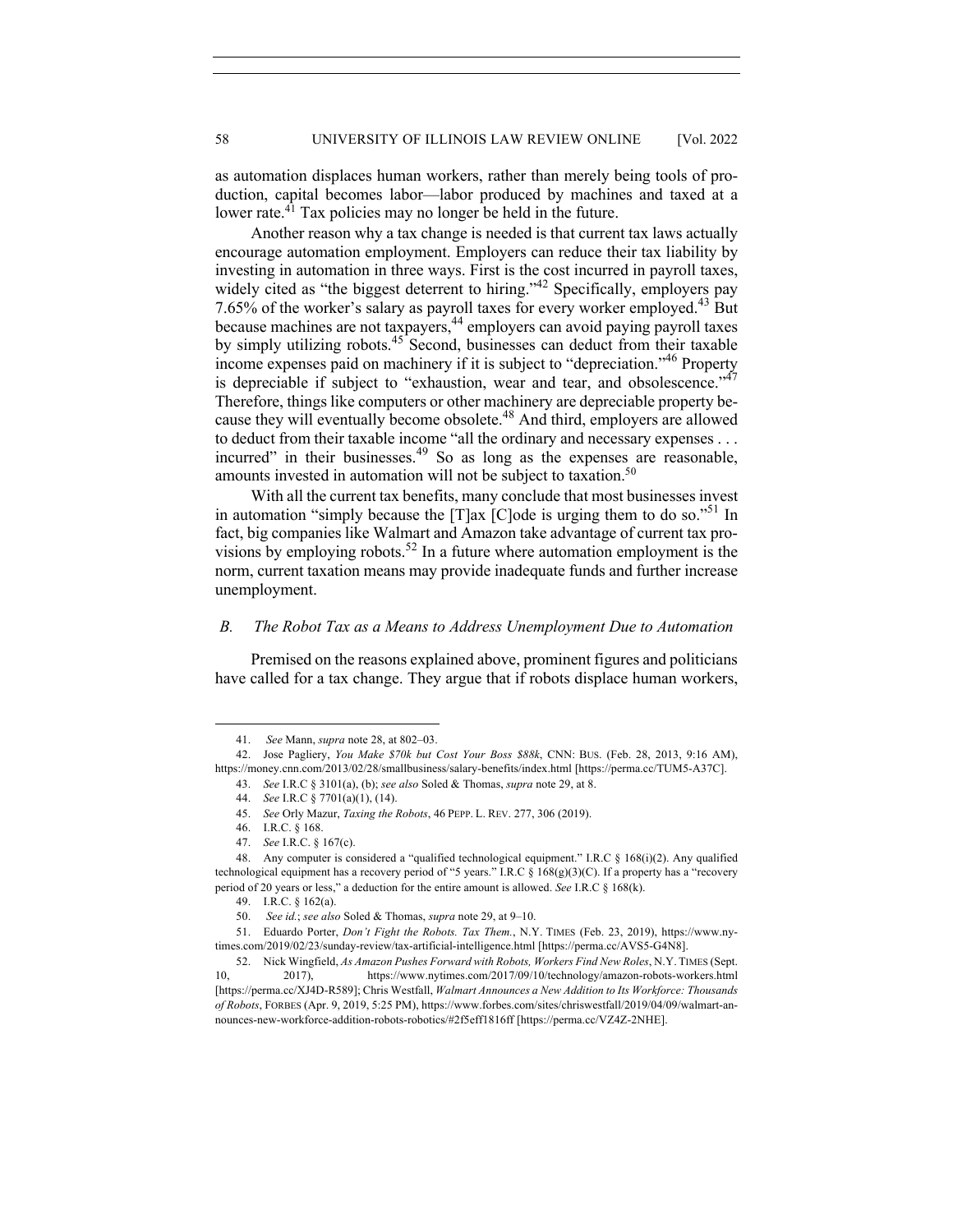then the robots should be taxed.<sup>53</sup> The idea of taxing robots has likewise prompted robust academic discussions.<sup>54</sup> Most tax proposals primarily focus on addressing various policy considerations.<sup>55</sup> Consequently, a robot tax is not a single approach, but many proposals with each aimed at addressing different goals and policies.<sup>56</sup>

Relevant to this Paper is the issue concerning the high unemployment rate created by automation. One tax proposal primarily aimed at addressing this issue calls for targeted taxation.<sup>57</sup> Under this version of robot taxation (hereinafter "Robot Tax"), a special tax will be imposed on companies that use automated machines.<sup>58</sup> This tax will be based on each employed robot that replaced a human worker.<sup>59</sup> Because payroll tax savings is the biggest incentive to use machines, the tax's liability should impose a similar liability.<sup>60</sup> Hence, the Robot Tax would be equal to: (number of robots employed)  $X$  (average payroll tax paid by the employer per employee).

In theory, the Robot Tax creates disincentives towards automation employment by offsetting current tax benefits when employing automation.<sup>61</sup> Relative to employers, this tax would impose a payroll-tax-like liability when utilizing robots. Through the Robot Tax, employment taxes would have been the same for employers had they employed a human worker instead.<sup>62</sup> Presumably, then, human employees will benefit from employers' neutral hiring decisions, at least when it comes to tax-related expenditures.<sup>63</sup>

### III. ANALYZING THE ROBOT TAX

The main reason for enacting the Robot Tax is to address the unemployment created by automation.<sup>64</sup> In other words, the Robot Tax's success depends on whether it could promote human employment and be enforceable. However,

<sup>53.</sup> *See* Kovacev, *supra* note 40, at 183.

<sup>54.</sup> *See generally* Ryan Abbott & Bret Bogenschneider, *Should Robots Pay Taxes? Tax Policy in the Age of Automation*, 12 HARV. L. & POL'Y REV. 145 (2018); Estlund, *supra* note 19; Mazur, *supra* note 45; Soled & Thomas, *supra* note 29.

<sup>55.</sup> *See* Kovacev, *supra* note 40, at 183–84.

<sup>56.</sup> For example, automation employment creates two issues: revenue shortage and unemployment. *See supra* Section II.A. Therefore, a tax proposal aimed primarily at addressing the revenue shortage may differ from another aimed at addressing unemployment.

<sup>57.</sup> *See, e.g.*, Mazur, *supra* note 45, at 296.

<sup>58.</sup> Rather than analyzing robot taxation in generalities, this Paper analyses one specific proposal cited in Mazur, *supra* note 45, at 296. By doing so, this Paper provides more specific arguments for and against the imposition of a robot tax, a tax which applicability is based on robots.

<sup>59.</sup> *See* Mazur, *supra* note 45, at 296.

<sup>60.</sup> *See id.* at 280. Other similar proposals argued that the tax should be based on the income the robot generates to the employer. *See id.* However, this Paper analyzes the payroll-like alternative because it is difficult to accurately ascertain the income a robot would create. *See* Debra Salbador, *Taxation and Automation in the Age of Pandemic*, TAX NOTES (Apr. 27, 2020).

<sup>61.</sup> *See* Mazur, *supra* note 45, at 306.

<sup>62.</sup> *See id.* at 280.

<sup>63.</sup> *See id.*

<sup>64.</sup> *See supra* Section II.B.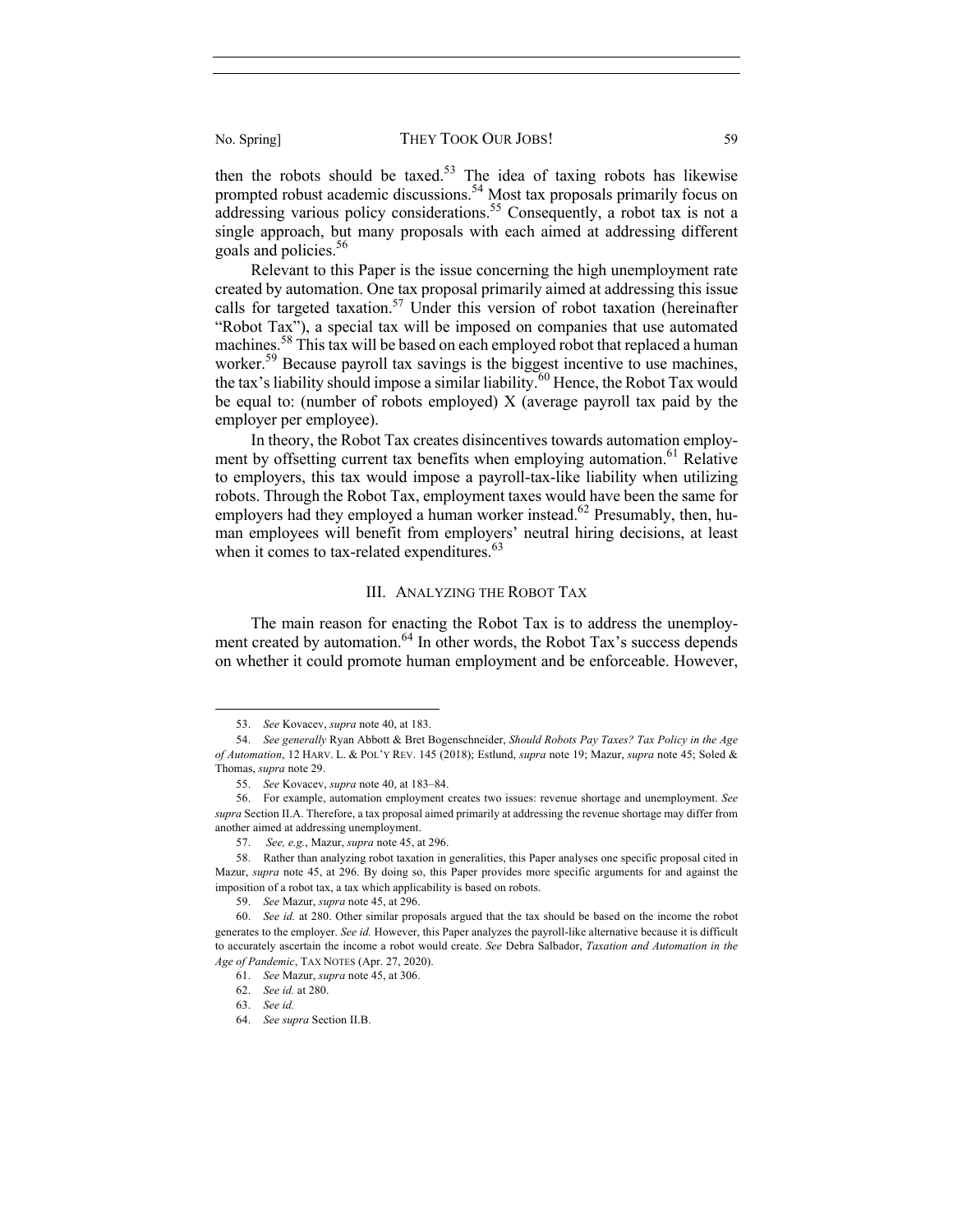upon a closer inspection, it appears the Robot Tax may promote neither policy. Each is discussed in part below.

## *A. Theoretical Flaws: The Robot Tax May Not Sufficiently Promote Human Employment*

One weakness of the Robot Tax is that it may not provide enough incentives to employ humans. As it currently stands, the Robot Tax presumably creates some deterrence against using robots by making employers' hiring decisions neutral.<sup>65</sup> However, merely leveling the playing field as to payroll tax expenses does not create true economic neutrality.<sup>66</sup>

The first reason is that employers would still enjoy other tax benefits. Depreciation deductions and business expense deductions will offer tax savings when utilizing automated robots.<sup>67</sup> Relatedly, it is difficult to measure the total tax savings in the long term because tax laws change frequently.<sup>68</sup> So even if one increases the Robot Tax's effective liability as a means to account for depreciation and deduction savings, this may only be momentary.

The second reason is that the economic benefits of employing automation extend beyond mere tax savings. Mainly, employers will still possess the inherent profits advantages offered by employing automation.<sup>69</sup> It is difficult, and even impossible, to quantify automation's profits because theoretical considerations arise when considering the excess gains that robots create over humans. For example, the increase in automation productivity is likely different among machines and across job sectors.<sup>70</sup> The productivity and profits do not increase proportionally for each robot added.<sup>71</sup> And rather than replacing humans entirely, robots sometimes either complement the work with employees or replace them in part.<sup> $12$ </sup> Consequently, a single and accurate value cannot be set on the Robot Tax to impose an equal liability for employers across the country to have neutral hiring decisions.

Because the Robot Tax tries to discourage a behavior—automation employment<sup>73</sup>—its effectiveness can be analyzed and analogized as a Pigovian tax. A Pigovian Tax creates an economic deterrence to reduce a behavior that harms society.<sup>74</sup> To effectively implement a Pigovian tax, the economic deterrence needs to: (1) locate the specific harmful behavior so that the tax will not be

<sup>65.</sup> *See* Mazur, *supra* note 45, at 280.

<sup>66.</sup> *See infra* notes 67–93 and accompanying text.

<sup>67.</sup> Employers can now deduct the entire cost of tangible depreciable machines within a single year*. See, e.g.*, Soled & Thomas, *supra* note 29, at 10.

<sup>68</sup> *See* Andrew Beattie, *A Concise History of Changes in U.S. Tax Law*, INVESTOPEDIA (May 24, 2022), https://www.investopedia.com/articles/tax/10/concise-history-tax-changes.asp [https://perma.cc/MSA9- GRQR].

<sup>69.</sup> *See supra* Part I.

<sup>70.</sup> *See generally* INT'L FED'N ROBOTICS, THE IMPACT OF ROBOTS ON PRODUCTIVITY, EMPLOYMENT AND JOBS (2017).

<sup>71.</sup> *Id.*

<sup>72.</sup> *See* Salbador, *supra* note 60.

<sup>73.</sup> *See* Mazur, *supra* note 45, at 306.

<sup>74.</sup> *See* Tejvan Pettinger, *Pigovian Tax*, ECON. HELP, https://www.economicshelp.org/blog/glossary/pigovian-tax/ (last visited June 5, 2022) [https://perma.cc/NBT5-T8M9].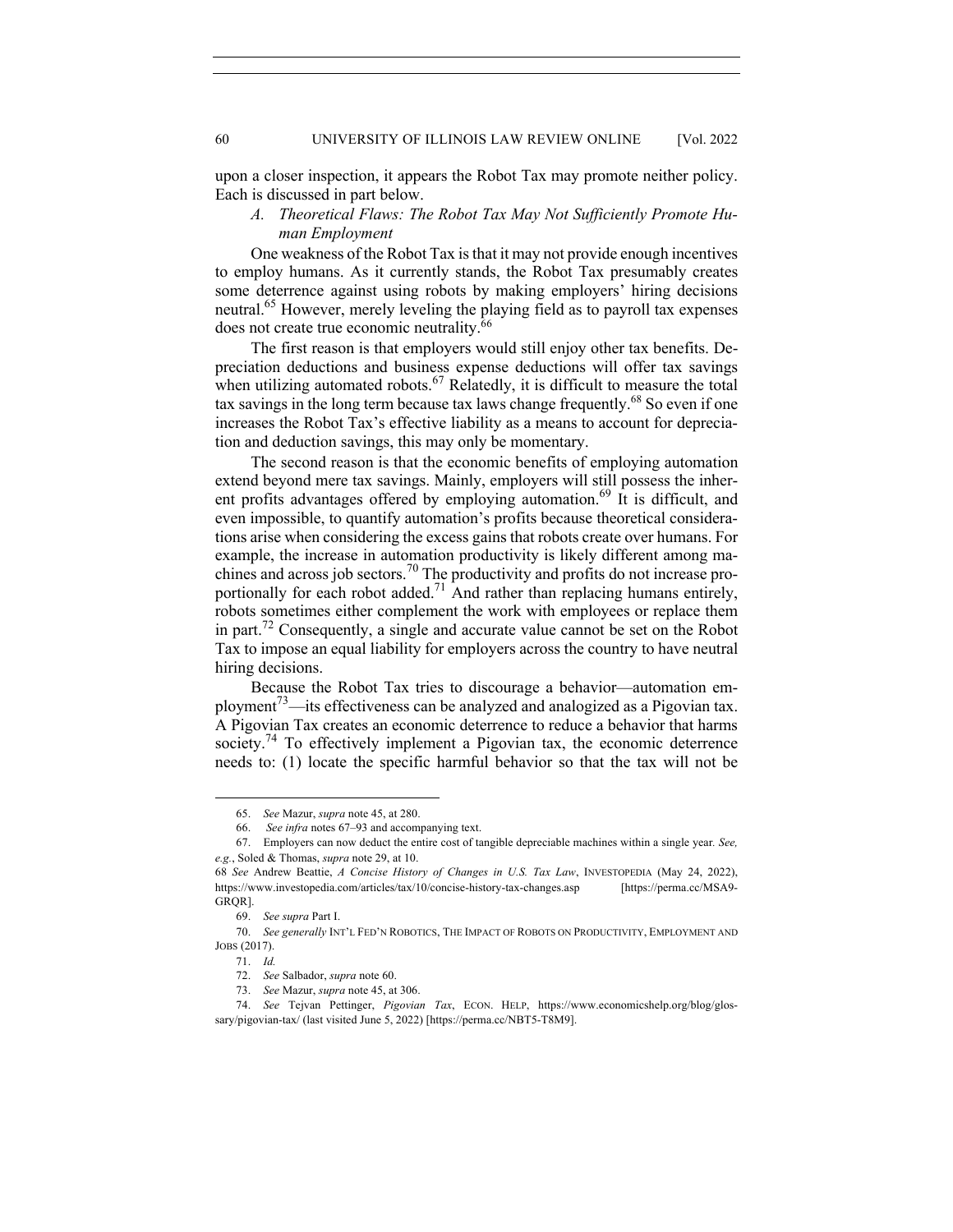imposed on only a few bad actors;<sup>75</sup> (2) differentiate and calculate the particular harm created by each actor;<sup>76</sup> (3) estimate the harm before it happens;<sup>77</sup> and (4) ensure that the harm created by different actors is narrow in spectrum.<sup>78</sup> These principles ultimately determine the effectiveness of reducing the harmful behav- $\frac{1}{1}$ ior.<sup>79</sup>

The imposition of pollution taxes, for instance, is an effective policy at decreasing carbon emissions.<sup>80</sup> First, carbon emissions are identifiable and measurable through the amount of carbon weight emitted per unit of consumed energy.<sup>81</sup> Second, based on the amounts of pollutants discharged and climate change research, the harm created by pollution can be estimated beforehand.<sup>82</sup> Lastly, the scope of harmful emissions by companies tends to be similar.<sup>83</sup> Data shows that imposing a CO2 emission tax is correlated with a decrease in CO2 emissions.<sup>84</sup>

On the other hand, the Pigovian taxes imposed on alcohol consumption are less effective.<sup>85</sup> While alcohol's primary harm is drunk-driving accidents,  $86$  the overall harmful effects of alcohol are hard to predict.<sup>87</sup> Alcohol consumption and drinkers' behavior vary according to each user, so the harm cannot be measured before consumption.<sup>88</sup> And since few drinkers display aggressive behavior or drive while intoxicated,<sup>89</sup> the harm created by each user is broad in spectrum. Studies show a scientifically inconclusive correlation between alcohol taxes and a reduction in alcohol drinking as to confidently demonstrate that taxing alcohol leads to less consumption.<sup>90</sup>

<sup>75.</sup> Victor Fleischer, *Curb Your Enthusiasm for Pigovian Taxes*, 68 VAND. L. REV. 1673, 1690–91 (2015). 76. *Id.*

<sup>77.</sup> *Id.* at 1693–94.

<sup>78.</sup> *See id.* at 1697–1702.

<sup>79.</sup> *See generally id.*

<sup>80.</sup> *See generally* Christopher R. Knittel & Ryan Sandler, *The Welfare Impact of Indirect Pigouvian Taxation: Evidence from Transportation*, (MIT Ctr. for Energy & Env't Pol'y Rsch., Working Paper No. 2013-011, 2013), https://ceepr.mit.edu/wp-content/uploads/2021/09/2013-011.pdf [https://perma.cc/KW35-QL4N].

<sup>81.</sup> *See* Fleischer, *supra* note 75, at 1691–92. For more about carbon measurement, see *U.S. Energy-Related Carbon Dioxide Emissions, 2019*, U.S. ENERGY INFO. ADMIN., (Sept. 30, 2020), https://www.eia.gov/environment/emissions/carbon/archive/2019/ [https://perma.cc/FTT6-UAHT].

<sup>82.</sup> *See* Fleischer, *supra* note 75, at 1694; *see also* FRANK ACKERMAN & ELIZABETH A. STANTON, NAT. RES. DEF. COUNCIL, THE COST OF CLIMATE CHANGE: WHAT WE'LL PAY IF GLOBAL WARMING CONTINUES UNCHECKED (2008).

<sup>83.</sup> *See* Fleischer, *supra* note 75, at 1697.

<sup>84.</sup> *See* Patrik Sundqvist, Do Energy Taxes Decrease Carbon Dioxide Emissions? (2007) (Master thesis, Uppsala University); *see also* Emma Newburger, *A Carbon Tax Is 'Single Most Powerful' Way to Combat Climate Change, IMF Says*, CNBC, (Oct. 10, 2019, 10:30 AM), https://www.cnbc.com/2019/10/10/carbon-taxmost-powerful-way-to-combat-climate-change-imf.html [https://perma.cc/JVN2-ULM9].

<sup>85.</sup> The main reason is that a higher price on alcohol does not bear a close relationship to the negative externalities generally associated with alcohol consumption. *See* Fleischer, *supra* note 75, at 1706–07.

<sup>86.</sup> *Id.*

<sup>87.</sup> *See id.*

<sup>88.</sup> *Id.* 89. *Id.*

<sup>90.</sup> The data shows different results according to the type of alcohol. For example, studies show an insignificant decreased beer consumption but an increase in wine and spirits consumption. SEC'Y OF HEALTH & HUM.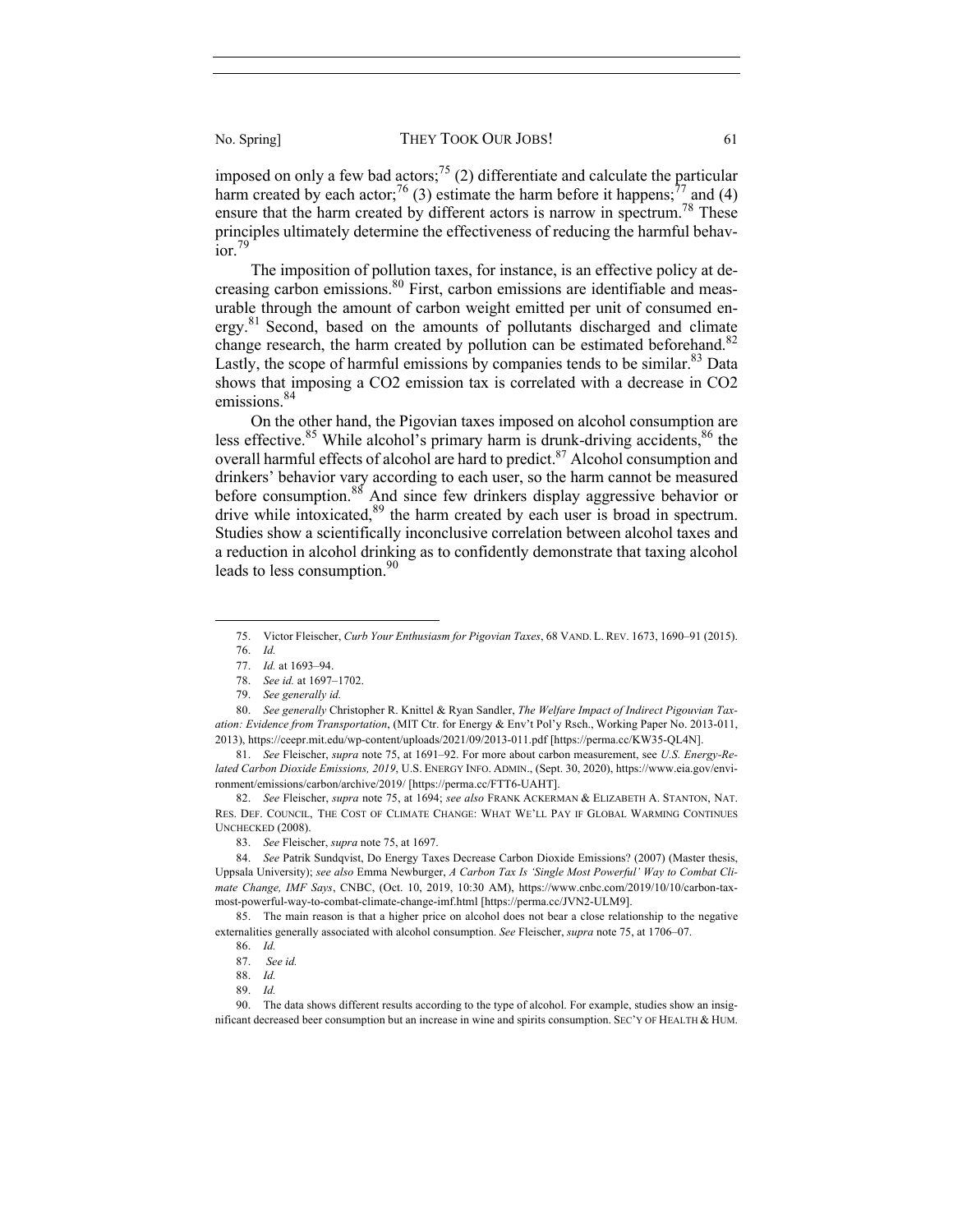The correlation between the Robot Tax and automation employment is like alcohol taxes and alcohol consumption. First, while the specific harmful behavior is easily located, *i.e.*, displacing human employees for robots, calculating the harmful effects of automation are hard to predict.<sup>91</sup> Mainly, automation's longterm effects continue to be debated.<sup>92</sup> Second, the scope of the harm created by employers using automation is likely to be broad in spectrum. Big companies employ robots in a higher proportion than smaller companies.<sup>93</sup> Therefore, a Pigovian tax on automation employment will likely yield an inconclusive correlation between its imposition and the harm it seeks to discourage. It may not provide a sufficient human employment incentive.

#### *B. Practical Flaws: The Robot Tax Is Unworkable*

Even if the Robot Tax could impose an adequate economic deterrence to create a neutral hiring decision, practical considerations remain. Below are two concerns that need to be solved before any tax on robots can be effectively imposed and enforced.

#### *1. Who Will Pay the Robot Tax?*

This answer matters. As with any financial liability, those paying for the Robot Tax will face the biggest deterrence towards the behavior that the tax seeks to disincentivize.<sup>94</sup> Hence, those paying the tax should be the players who contribute the most to the problem—human unemployment.

Most proposals argue that employers should pay for the Robot Tax because they are getting the benefits of employing robots.<sup>95</sup> But if this conclusion is based on who is deriving the benefits from automation, should not this likewise hold the manufacturers of the robots liable? After all, most companies are not in the business of producing and utilizing their equipment.<sup>96</sup> In the future, most companies employing robots will likely buy them from other companies.<sup>97</sup> By creating and selling these machines, these robot-making companies would also be contributing to labor displacement and getting economic benefits. Arguably, the manufacturers could be as responsible as the employers for the high unemployment rate.

SERVS., U.S. DEP'T OF HEALTH & HUM. SERVS., 10TH SPECIAL REPORT TO THE U.S.CONGRESS ON ALCOHOL AND HEALTH 341 (2020).

<sup>91.</sup> *See* sources cited *supra* note 19.

<sup>92.</sup> *See* sources cited *supra* note 19.

<sup>93.</sup> *See* sources cited *supra* note 52.

<sup>94.</sup> *See* Pettinger, *supra* note 74.

<sup>95.</sup> *See generally* Abbott & Bogenschneider, *supra* note 54; Estlund, *supra* note 19; Mazur, *supra* note 45.

<sup>96.</sup> *See* Martin Luenendonk, *Step-by-Step Guide to Make or Buy Decision*, CLEVERISM (Sept. 19, 2019), https://www.cleverism.com/make-or-buy-decision-step-by-step-guide/ [https://perma.cc/WHC4-CPKH]. 97. *See* Matthew Greenwood, *Manufacturing in America: Where Are the Robots?*, ENG'G (Dec. 30, 2020),

https://www.engineering.com/story/manufacturing-in-america-where-are-the-robots [https://perma.cc/75ND-UUMV].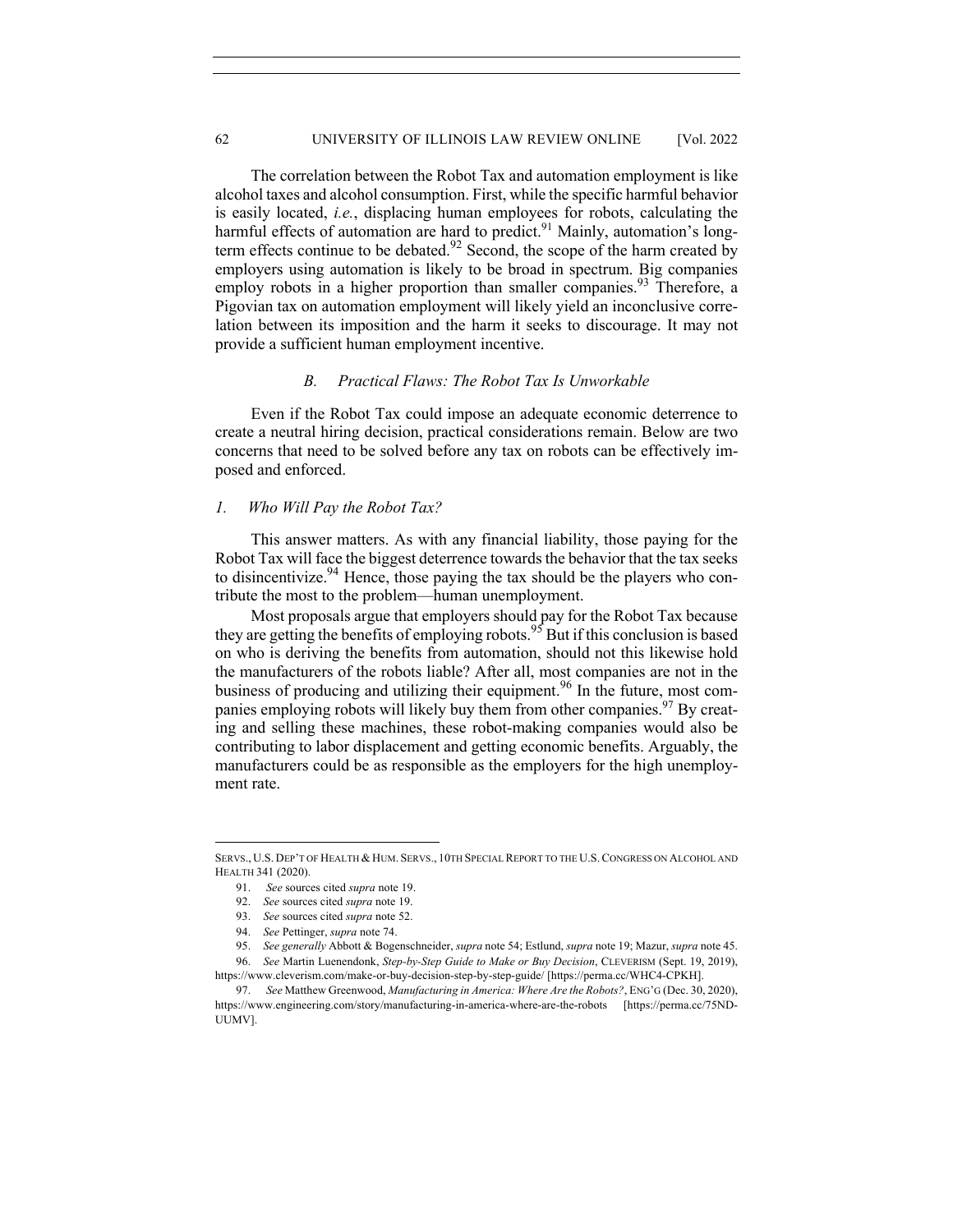Moreover, arguing that only the employer (or the manufacturer) should pay for the Robot Tax overlooks the business world's reality. Nothing would prevent an employer from shifting the cost of the tax.<sup>98</sup> In fact, the cost of taxes directly borne by most businesses is eventually passed to individuals in the form of higher prices.<sup>99</sup> Employers could offset the Robot Tax's liability by simply increasing the prices of their goods or services. If so, it will be us—the consumers—who will pay for the Robot Tax.<sup>100</sup> Ultimately, if those creating the harm do not incur the Robot Tax cost, its economic disincentives will not work.<sup>101</sup>

#### *2. What Is a Robot?*

As with any tax, the statutory language is of vital importance to the Robot Tax feasibility.<sup>102</sup> All taxable income is based on the product of the tax rate times the tax base.<sup>103</sup> The tax base is the numerical "representation of that which is to be taxed."104 For the Robot Tax, the tax base is the "number of robots employed."<sup>105</sup> Accordingly, the Code must adequately describe what these "robots" are.

But writing an accurate and not overinclusive definition is problematic. To illustrate, the Merriam-Webster dictionary defines "robot" as "a machine that resembles a living creature in being capable of moving independently."<sup>106</sup> However, such definition fails to describe the diverse physical characteristic of automated technologies.<sup>107</sup> It describes the human-like robots used in hotels.<sup>108</sup> Now consider advanced AI software. It does not "resemble[] a living creature," is not "capable of moving independently,"<sup>109</sup> and yet is capable of doing many job tasks.

<sup>98.</sup> *See* Kovacev, *supra* note 40, at 207 ("[T]he result of the [robot] tax, had it been enacted, would have been to . . . rais[e] prices on consumers . . . ."). A similar rationale may apply to the manufacturers: there will be nothing to prevent them from raising the price of their machines to offset the cost of the tax.

<sup>99.</sup> *See, e.g.*, JOEL SLEMROD & JON BAKIJA, TAXING OURSELVES: A CITIZEN'S GUIDE TO THE DEBATE OVER TAXES 235–36 (5th ed. 2017) (discussing the cost that employers incurred for complying with complex tax laws).

<sup>100.</sup> Similarly, if the employer pays more for the robots (due to the higher price from the manufacturer), the employer will shift the higher cost to the customers.

<sup>101.</sup> *See* Pettinger, *supra* note 74.

<sup>102.</sup> *See* Kovacev, *supra* note 40, at 192–95.

<sup>103.</sup> *See* Salbador, *supra* note 60.

<sup>104.</sup> *Id.*

<sup>105.</sup> *See supra* Section II.B.

<sup>106.</sup> *Robot*, MERRIAM-WEBSTER, https://www.merriam-webster.com/dictionary/robot (last visited June 5, 2022) [https://perma.cc/4LWA-ZHS3].

<sup>107.</sup> *See, e.g.*, Clinton Nguyen, *Restaurants in China Are Replacing Waiters with Robots*, BUS. INSIDER (July 26, 2016, 1:35 PM), https://www.businessinsider.com/chinese-restaurant-robot-waiters-2016-7 (robots resembling human characteristics are replacing waiters in China) [https://perma.cc/58YU-ENRX]; Cory Scarola, *Six Jobs Automation Will Eliminate*, INVERSE (Mar. 6, 2017, 6:31 AM), https://www.inverse.com/article/26965 what-types-of-automation-lead-to-job-loss (assembly line robots that do not resemble human characteristics had decreased the number of factory jobs) [https://perma.cc/5527-P33D]; *IBM Watson Is AI for Business.*, *supra* note 8 (AI lacks tangible properties).

<sup>108.</sup> Tech Insider, *Japanese Hotel Run Almost Entirely by Robots*, YOUTUBE (Sept. 16, 2017), https://www.youtube.com/watch?v=xmt6OCBeS94 [https://perma.cc/P9XX-9SFM].

<sup>109.</sup> *See, e.g.*, *IBM Watson Is AI for Business.*, *supra* note 8.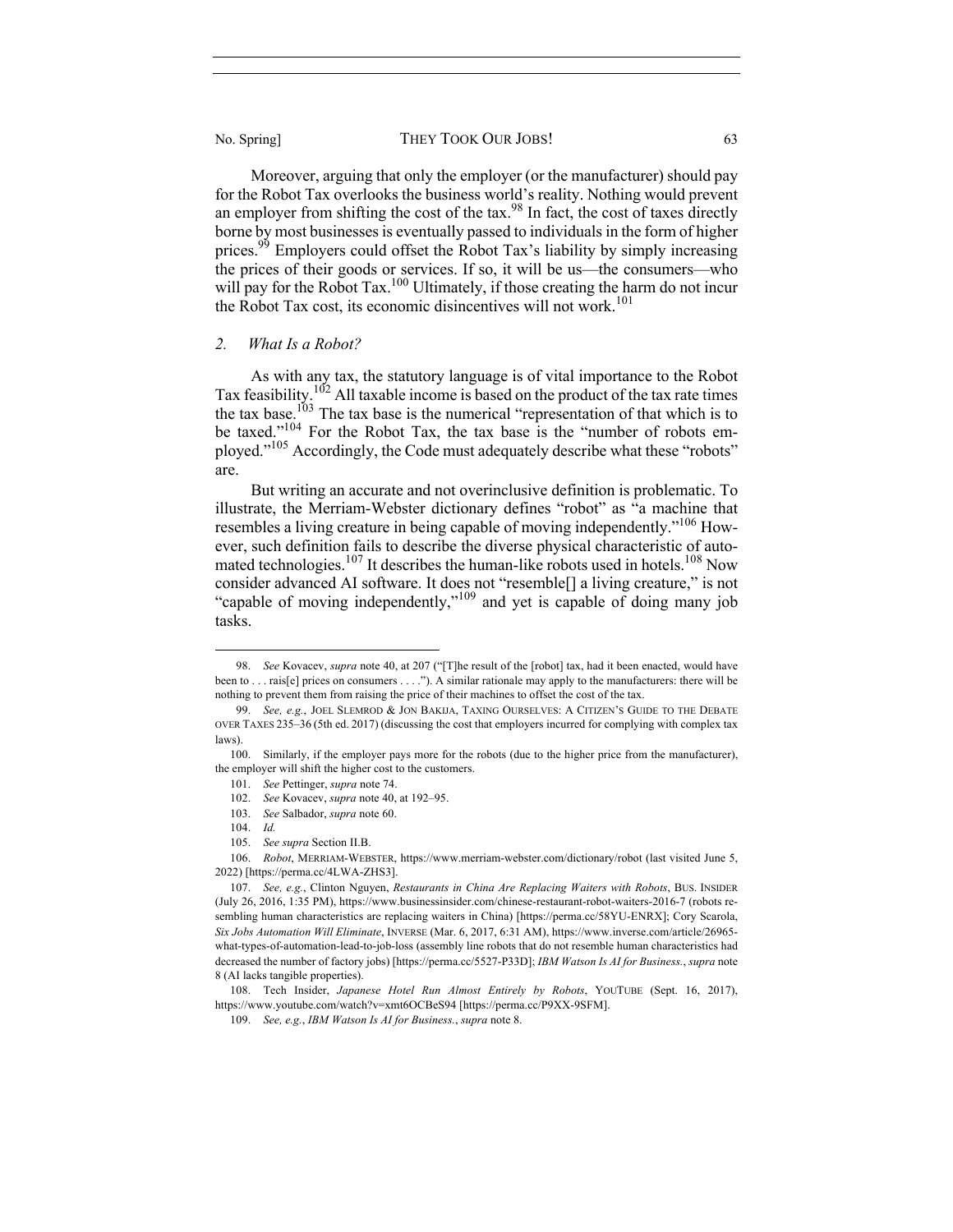Another issue involved when defining "robot" is determining what type of automated machine should be taxed. For example, fast-food restaurants are now equipped with several self-service kiosks, effectively reducing the number of cashiers.<sup>110</sup> But if implemented, is the Robot Tax going to apply retroactively and impose liabilities to employers who were already utilizing automation? And if so, how far back in time will this tax go? Should the Robot Tax apply to factory-line robots that took humans' jobs decades ago?111 Moreover, people do not perceive all working machines negatively.<sup>112</sup> Automation tends to increase workplace safety, such as those used in mines,  $113$  and yet society seems unopposed to their use.

A real-life example on this issue occurred in 2017, when the European Union proposed a tax on robots as an effort to regulate the rise of automation in the workforce.<sup>114</sup> The European legislators attempted to get away with the definitional problem by broadly describing robots.<sup>115</sup> The proposal defined "robot" as having these traits: "(i) acquires 'autonomy through sensors and/or by exchanging data with its environment' and the trading and analyzing of the data, (ii) is self-learning through experience and interaction, (iii) has a physical support, and (iv) adapts its behaviors and actions to its environment."<sup>116</sup> However, the European tax proposal encountered severe opposition, as even the legislators recognized that there is not a commonly accepted definition of robots.<sup>117</sup> The negative momentum resulted in the European tax being firmly rejected.<sup>118</sup>

A sufficiently clear definition that describes a "robot" is important. Clear statutory language is not only constitutionally required<sup>119</sup> but also promotes tax administration.<sup>120</sup> Indeed, the Robot Tax benefits highly depend on its administration; for neither revenue is collected nor policies promoted if the tax is not adequately enforced. Thus, until there is a broad consensus on what a robot is, *i.e.*, what automated machines ought to be taxed, the Robot Tax's feasibility appears to remain unworkable.

<sup>110.</sup> *See* Rensi, *supra* note 18.

<sup>111.</sup> *See, e.g.*, Scarola, *supra* note 107.

<sup>112.</sup> *See, e.g.*, Glyn Jones, *Tech Has Changed the Emphasis from Safety to Health in Mining and Manufacturing*, INFO. AGE (May 10, 2018), https://www.information-age.com/tech-safety-health-mining-manufacturing-123471874/ [https://perma.cc/W687-926Z]; Johnson, *supra* note 11 ("[M]ining was a dangerous career for many people, but now there is a move to let machines handle many of the worst parts while humans work in the office."); Abbott & Bogenschneider, *supra* note 54, at 147 ("Automation . . . will . . . improve safety and lead to new scientific breakthroughs.").

<sup>113.</sup> Jones, *supra* note 112.

<sup>114.</sup> Georgina Prodhan, *European Parliament Calls for Robot Law, Rejects Robot Tax*, REUTERS (Feb. 16, 2017, 1:03 PM), https://www.reuters.com/article/us-europe-robots-lawmaking/european-parliament-calls-forrobot-law-rejects-robot-tax-idUSKBN15V2KM [https://perma.cc/CW2H-JEB2].

<sup>115.</sup> *See* Mazur, *supra* note 45, at 298.

<sup>116.</sup> *See id.*

<sup>117.</sup> "Yet defining robots is no easy task in the absence of any real consensus within global scientific community." European Civil Law Rules in Robotics: Study of the Legal Affairs Committee, PARL. EUR. DOC. PE 571.379 8 (2016).

<sup>118.</sup> *See id.*; Prodhan, *supra* note 114.

<sup>119.</sup> Hoffman Estates v. Flipside, Hoffman Estates, 455 U.S. 489, 498 (1982) ("[E]conomic regulation[s are] subject to a less strict vagueness test . . . .").

<sup>120.</sup> *See* DAVID BRUNORI, STATE TAX POLICY: A PRIMER 19 (4th ed. 2016).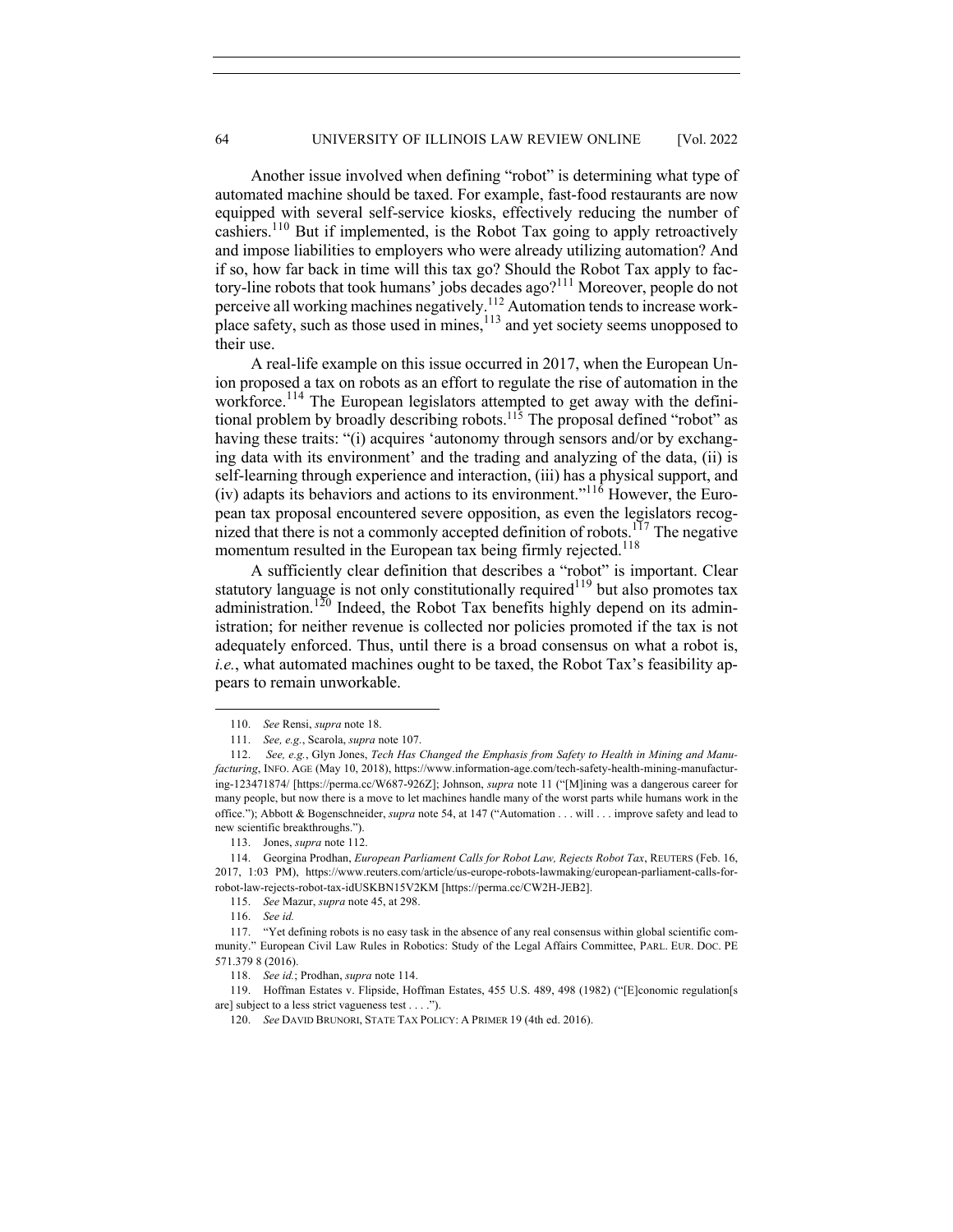### *C. South Korea as Case Example Against the Robot Tax*

In 2017, South Korea introduced the first robot tax.<sup>121</sup> The government enacted the law to curb the "expected human impact of automation."<sup>122</sup> There is some anecdotal evidence showing that the tax slowed automation investments.<sup>123</sup> However, citing the Korean tax as an analogy to support and pass a similar statute here in the United States may be inappropriate for two reasons.

The first reason is that the Korean tax lacks the enforceability issues involved in the Robot Tax.<sup>124</sup> Showing how the Korean government avoided the definitional problem requires understanding its tax system and what its alleged robot tax really is. The Korean tax system is designed to promote economic growth.<sup>125</sup> Large tax credits are given to companies that invest in technologies.<sup>126</sup> Article 24 of the Restriction of Special Taxation Act ("RSTA") provides tax credits for investments in "Productivity Increase Facilities."<sup>127</sup> Qualifying investments include: (1) any facilities for "improvement and automation of processes" and (2) equipment that "belongs to high-technology equipment."<sup>128</sup> Credits under RSTA used to be were equal to 3% (or 7% for smaller companies) of what a company paid for the qualified machinery.<sup>129</sup> Through its so-called robot tax, the Korean government simply reduced this automation investment benefit as tax benefit was reduced to 1% (or 5% for smaller companies) of the cost paid for the machinery.<sup>130</sup> The Korean tax was simply a reduction of an already existing benefit.

Although to a lesser degree, companies investing in automation nonetheless still received tax benefits by investing in automation. This meant that precisely defining "automation of process" or "high-technology equipment" was irrelevant.131 Korean taxpayers had monetary incentives to comply with the RSTA, for they would receive tax savings by its applicability.<sup>132</sup> Similarly, because the RSTA promoted economic growth, the Korean government had an incentive for

<sup>121.</sup> Yoon Sung-Won, *Korea Takes First Step to Introduce 'Robot Tax'*, KOR. TIMES (Aug. 7, 2017, 8:47 PM), http://www.koreatimes.co.kr/www/news/tech/2017/08/133\_234312.html [https://perma.cc/84VJ-RFGK].

<sup>122.</sup> Brandon Vigliarolo, *South Korea 'Robot Tax' Is No Tax at All; It's a Warning of Looming Automation Crisis*, TECHREPUBLIC (Aug. 11, 2017, 7:21 AM), https://www.techrepublic.com/article/south-korea-robot-taxis-no-tax-at-all-its-a-warning-of-looming-automation-crisis/ [https://perma.cc/338D-AKUR].

<sup>123.</sup> *See* Kovacev, *supra* note 40, at 204.

<sup>124.</sup> *See supra* Subection III.B.2.

<sup>125.</sup> MINISTRY ECON. & FIN., KOREAN TAXATION, at preface (2020).

<sup>126.</sup> *See* Restriction of Special Taxation Act, art. 24 (S. Kor.), *translated in* Korea Legislation Research Institute's online database, https://elaw.klri.re.kr/kor\_service/lawView.do?hseq=27406&lang=ENG (last visited June 6, 2022) [https://perma.cc/GR3A-V336].

<sup>127.</sup> *See id.*

<sup>128.</sup> *See id.*

<sup>129.</sup> *See* Greg Nichols, *South Korea Mulling World's First Robot Tax*, ZD NET (Aug. 9, 2017), https://www.zdnet.com/article/south-korea-mulling-worlds-first-robot-tax/ [https://perma.cc/X3F7-2BFU]; Sung-Won, *supra* note 121.

<sup>130.</sup> As of 2020, the Korean amendment is still in force. *See* MINISTRY ECON. & FIN., *supra* note 125, at 223–24.

<sup>131.</sup> *See infra* notes 132–33 and accompanying text.

<sup>132.</sup> Tax credits are a significant economic incentive to promote a behavior. *See* Fleischer, *supra* note 75, at 1688.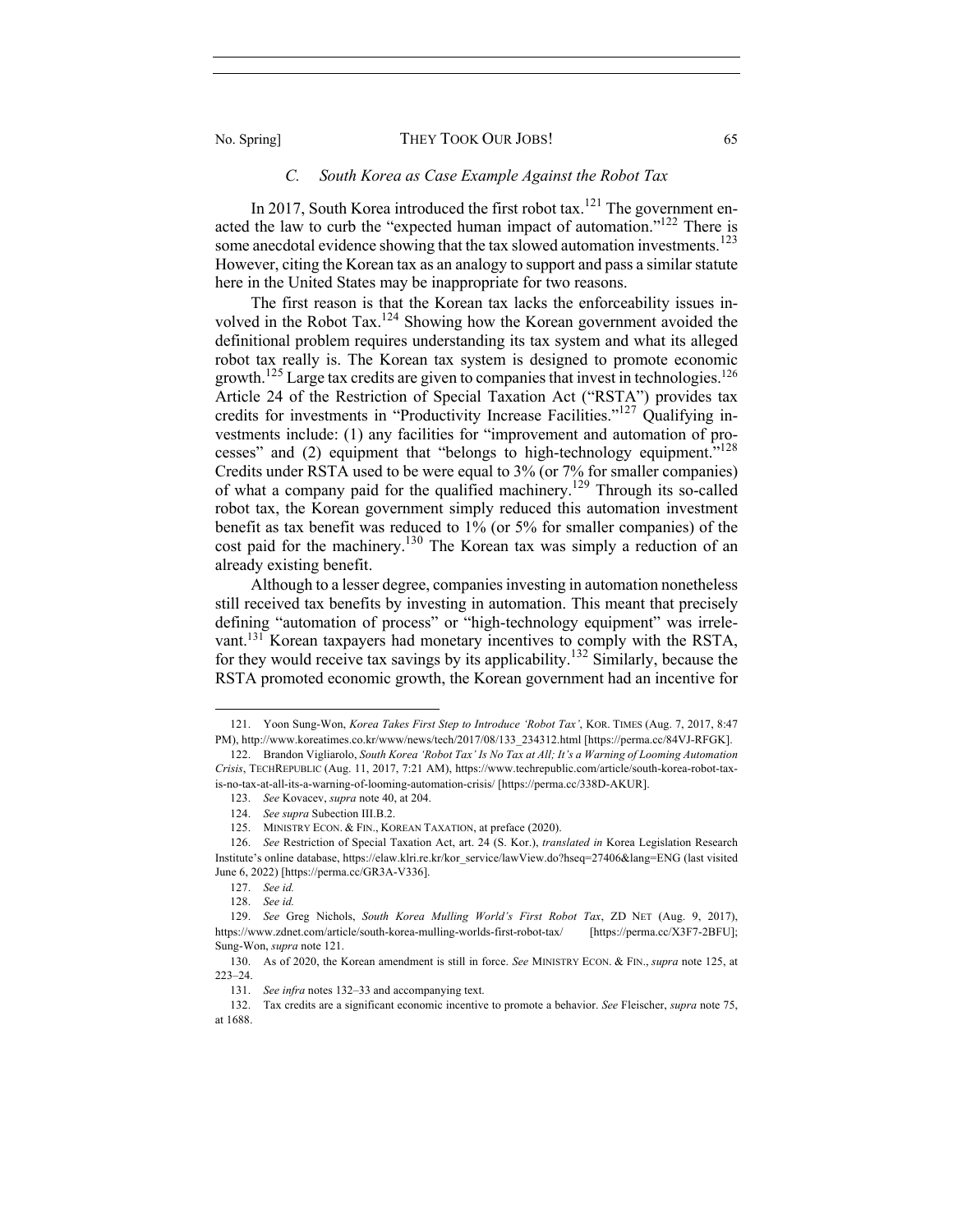its broad application.<sup>133</sup> Consequently, the government's and taxpayer's interests were aligned, making it unlikely that differing interpretations will result.

Economic considerations are the second reason why it may be inappropriate to cite the Korean tax to support the Robot Tax. The economies of South Korea and the United States are different, and thus, their tax policies are too.<sup>134</sup> As noted, Korea decreased the RSTA's tax credits to "help slow down automation in industries."<sup>135</sup> But South Korea is among the "most robotized countr[ies] in the world."<sup>136</sup> The country has a record of 710 robots per 10,000 employees while only having a relatively small population of 50 million citizens.<sup>137</sup> Hence, the tax policy resulted from a need to address the revenues lost by automation unemployment on a "big enough scale to eat into South Korea's tax revenue."<sup>138</sup>

The United States, however, has a population of over 300 million<sup>139</sup> and possesses a more diverse market.<sup>140</sup> Significant gross outputs are generated every year in various job sectors, mainly from mining, construction, wholesale trades, and professional services.<sup>141</sup> Present data suggest that automation is not likely to overtake significant working hours in those sectors.<sup>142</sup> In contrast, the leading employment sectors that automation will overtake are those where low-skill workers are employed.<sup>143</sup> Taxpayers who make less than \$40,000 a year only contribute  $3.7\%$  to the total income tax revenue.<sup>144</sup> Consequently, the revenue lost from job automation in the United States is not "big enough" in scale as the case in South Korea.<sup>145</sup> The different economies and markets where the revenue is taxed in both countries may not support applying the same tax policies.

<sup>133.</sup> *See* MINISTRY ECON. & FIN., *supra* note 125, at 219.

<sup>134.</sup> *See Country Comparison United States vs South Korea*, COUNTRYECONOMY, https://countryeconomy.com/countries/compare/usa/south-korea (last visited June 5, 2022) [https://perma.cc/D5DM-DGDQ].

<sup>135.</sup> *See* Sung-Won, *supra* note 121.

<sup>136.</sup> *See* Porter, *supra* note 51.

<sup>137.</sup> Erin Winick, *These Charts Show How Asia Is Dominating Industrial-Robot Adoption*, MIT TECH.REV. (Nov. 27, 2018), https://www.technologyreview.com/2018/11/27/66355/these-charts-show-how-asia-is-dominating-industrial-robot-adoption/ [https://perma.cc/R44S-GREA]; *Population, Total - Korea, Rep.*, WORLD BANK, https://data.worldbank.org/indicator/SP.POP.TOTL?locations=KR (last visited June 5, 2022) [https://perma.cc/D6PN-6TEL].

<sup>138.</sup> *See* Vigliarolo, *supra* note 122.

<sup>139.</sup> *U.S. and World Population Clock*, U.S. CENSUS BUREAU, https://www.census.gov/popclock/ (last visited June 6, 2022) [https://perma.cc/CL3F-2F3E].

<sup>140.</sup> BUREAU ECON. ANALYSIS, GROSS DOMESTIC PRODUCT BY INDUSTRY, THIRD QUARTER 2019 11 tbl.6 (2020).

<sup>141.</sup> *See id.*

<sup>142.</sup> The demand for human labor is likely to increase in the construction sector and jobs like healthcare providers and engineers. *See* MANYIKA ET AL., *supra* note 13, at 102.

<sup>143.</sup> *See id.*

<sup>144.</sup> *See* Robert Bellafiore, *Summary of the Latest Federal Income Tax Data, 2018 Update*, TAX FOUND. (Nov. 13, 2018), https://taxfoundation.org/summary-latest-federal-income-tax-data-2018-update/ [https://perma.cc/C623-43MZ].

<sup>145.</sup> *See* Vigliarolo, *supra* note 122.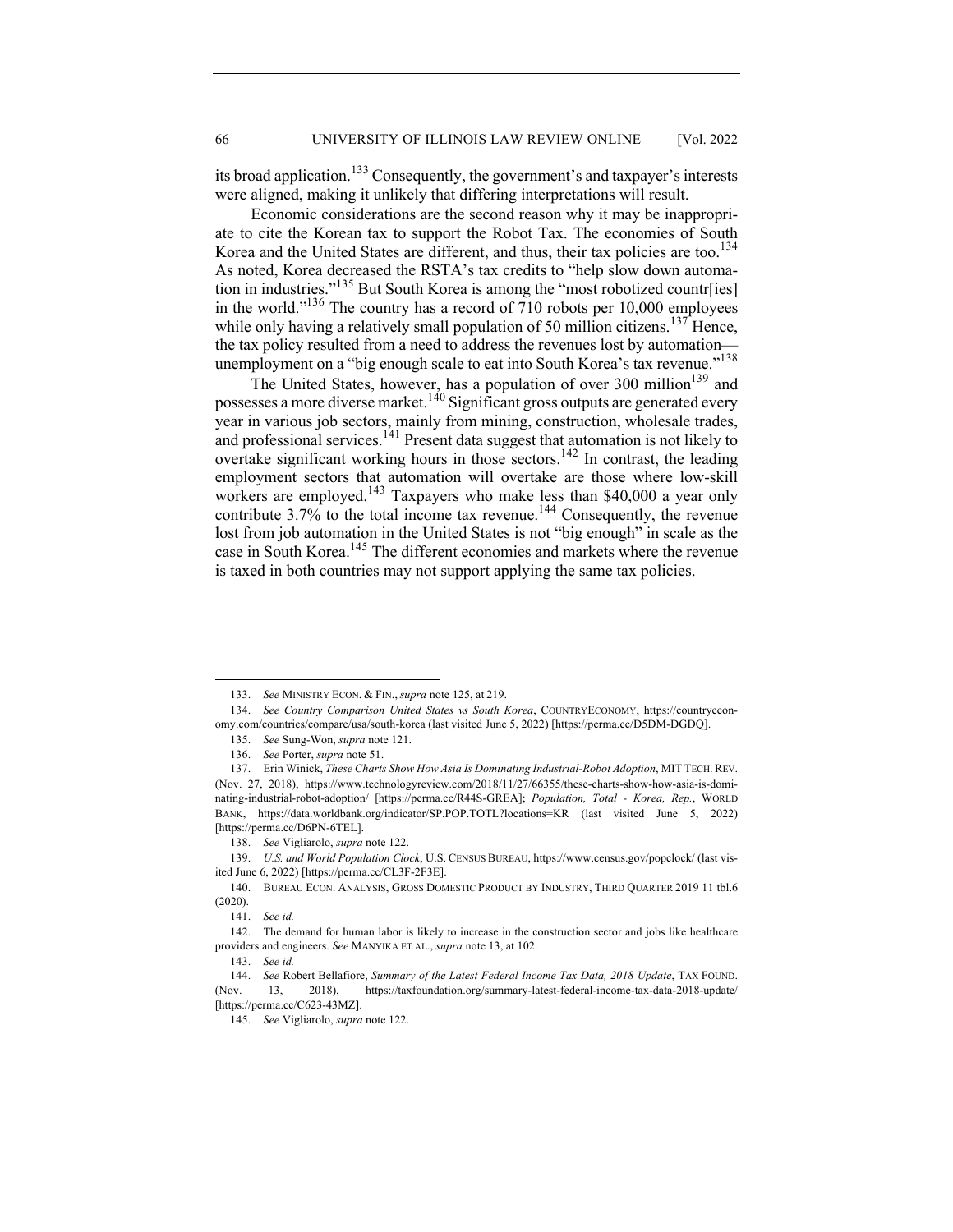#### IV. A DIFFERENT PERSPECTIVE, AN ADEQUATE SOLUTION

The arguments against the Robot Tax point to its form,  $146$  not to the policies it seeks to promote. The issue of mass unemployment due to automation is too much of an issue not to be addressed. So, while the solution to the problem is clear—reducing human unemployment—accomplishing it through the Robot Tax appears complicated.

But that does not mean that we cannot achieve the solution through taxation. The Robot Tax is premised on reducing unemployment by disincentivizing automation employment (in the form of an economic deterrence).<sup>147</sup> However, by changing our perspective on the issue, *i.e.*, how to combat unemployment, we may find a better tax policy. Perhaps, we should instead aim to reduce unemployment by promoting the acquisition of advanced skills among displaced employees.

As shown by history, the demand for working skills changes usually after implementing significant innovations.<sup>148</sup> As automation becomes prevalent, it will undoubtedly overtake many jobs, but it may also create a new type of working demand.<sup>149</sup> So instead of looking at automation as eliminating some jobs, we should look at it as opening new jobs demanding different skills. Therefore, the government should address the problem is by promoting programs that teach and train displaced employees the needed skills for their reintroduction into the workplace.

This alternative could be done through the Tax Code. For instance, the government can provide tax benefits to employers who retain and retrain their employees whose working skills were taken by automation. Analogous tax credits currently exist, for example, the Work Opportunity Tax Credit ("WOTC").<sup>150</sup> The WOTC gives generous tax credits to employers if they hire an individual from a particular "Targeted Group."<sup>151</sup> Individuals within the "Targeted Group" include people who are at a disadvantage when it comes to employment, such as ex-felons.<sup>152</sup> A similar rationale may soon apply for low-skill workers because they will be at a disadvantage by the implementation of automated technologies. 153

Through simple amendments to the WOTC, which add *low-skill workers* within the "Targeted Group," the government will adequately promote human employment. Certainly, an adequate definition of "low-skill worker" is less complicated than "robot." The main reason is that research is more concrete on the

<sup>146.</sup> *See supra* Section III.B.

<sup>147.</sup> *See supra* Part II.

<sup>148.</sup> *See, e.g.*, *Effects of Agriculture on the Industrial Revolution*, *supra* note 5.

<sup>149.</sup> Automation could increase the working demand in construction, healthcare, and engineering. *See* MANYIKA ET AL., *supra* note 13, at 102.

<sup>150.</sup> I.R.C. § 51.

<sup>151.</sup> *Id.*

<sup>152.</sup> *See id.*; *see also Work Opportunity Tax Credit*, INTERNAL REVENUE SERV. (Nov. 30, 2021), https://www.irs.gov/businesses/small-businesses-self-employed/work-opportunity-tax-credit

<sup>[</sup>https://perma.cc/SRX9-CVS7].

<sup>153.</sup> *See* MANYIKA ET AL., *supra* note 13, at 102–03.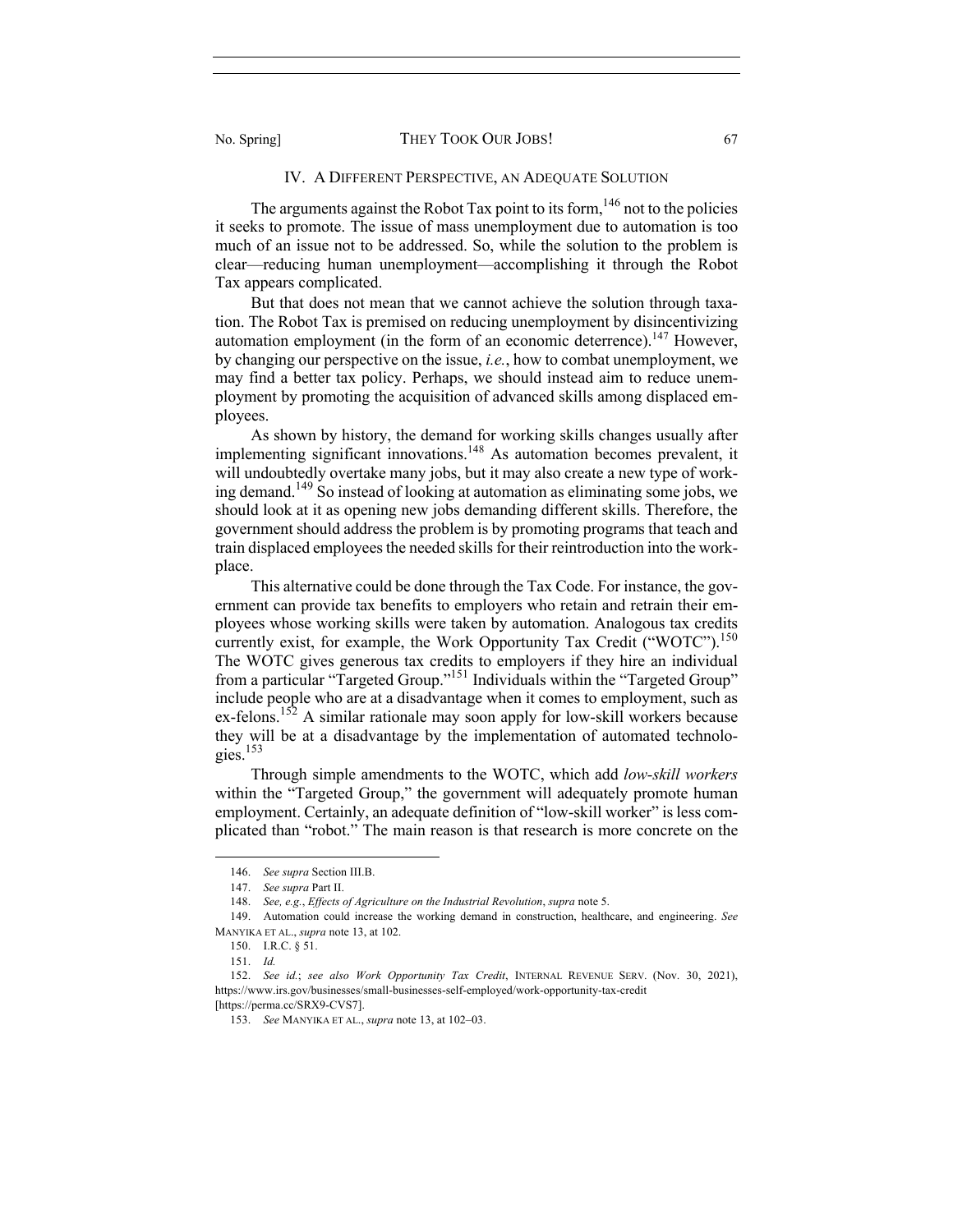jobs that automation will take, *i.e.*, low-skill workers,<sup>154</sup> than automation's future qualities and characteristics. The Code could define "low-skill worker" by utilizing the research description of what job positions<sup>155</sup> or job duties<sup>156</sup> are more likely to be overtaken by automation.

Adding to it, mutual interests make it unlikely that different interpretations of "low-skill worker" will ensue. The government would want this credit to apply broadly as its interests include promoting human employment. Businesses will similarly have incentives for compliance as they would want to receive the economic tax benefit.<sup>157</sup> Hence, the government's and taxpayers' incentives are aligned in that each wants the credit to apply. As the Korean "robot tax" shows, similar interests lead to higher compliance. By taking this alternative, the Code will avoid the Robot Tax's definitional problem—its applicability will not depend on vague definitions.<sup>158</sup>

The cost of giving these credits can be funded from a variety of sources. The government can impose a higher corporate tax. Raising corporate taxes to fund these programs is justifiable, as it will target the players that are most likely to automate their workforce: big businesses.<sup>159</sup> In the private sector, most businesses are subject to corporate taxes<sup>160</sup> and employ most of the workforce.<sup>161</sup> What is more, the biggest—and richest—companies are more likely to invest in automation.<sup>162</sup> Multi-million-dollar companies like Amazon and Walmart now possess a high number of automated machines.<sup>163</sup> So this tax proposal would increase the taxes of the players who received the most benefits from society. And by doing so, not only will we promote human employment but also a fairer tax system.

<sup>154.</sup> *See generally id.*

<sup>155.</sup> Research shows that the jobs most likely taken by automation include food preparation, agricultural, and financial workers*. See id.* at 102–03.

<sup>156.</sup> Research shows that the occupations' tasks with the highest risk of being automated include predictable physical activities and repetitive processing or data collection*. See id.*

<sup>157.</sup> Tax credits are among the most potent economic incentives used in the Code. *See* Fleischer, *supra* note 75, at 1688.

<sup>158.</sup> *See supra* Section III.B.2.

<sup>159.</sup> *See* Greenwood, *supra* note 97 ("Some big manufacturers may be pursuing lights-out factories and other measures to lower their labor costs—but they have the production scale and investment dollars to commit to those projects. . . . Small and medium-sized enterprises (SMEs) aren't making many investments in robotics . . . ."); *see also, e.g.*, Wingfield, *supra* note 52; Westfall, *supra* note 52.

<sup>160.</sup> For corporate taxes to be imposed on a company, it must be recognized as a "C Corporation." *See* I.R.C. § 1361. Most businesses in the U.S. are "C Corporations." *See* Julia Kagan, *C Corporation*, INVESTOPEDIA (July 4, 2021), https://www.investopedia.com/terms/c/c-corporation.asp [https://perma.cc/Q9MK-9CWH]; *see also* Scott Shane, *The Average S-Corp Owner Isn't Rich*, SMALL BUS. TRENDS (Jan. 20, 2016), https://smallbiztrends.com/2012/12/the-average-s-corp-owner-isnt-rich.html [https://perma.cc/ZT6P-8TLR].

<sup>161.</sup> *See* Andrew Lundeen & Kyle Pomerleau, *Less than One Percent of Businesses Employ Half of the Private Sector Workforce*, TAX FOUND. (Nov. 26, 2014), https://taxfoundation.org/less-one-percent-businessesemploy-half-private-sector-workforce/ [https://perma.cc/L2C8-FZJZ].

<sup>162.</sup> *See supra* Part I.

<sup>163.</sup> *See* sources cited *supra* note 52.